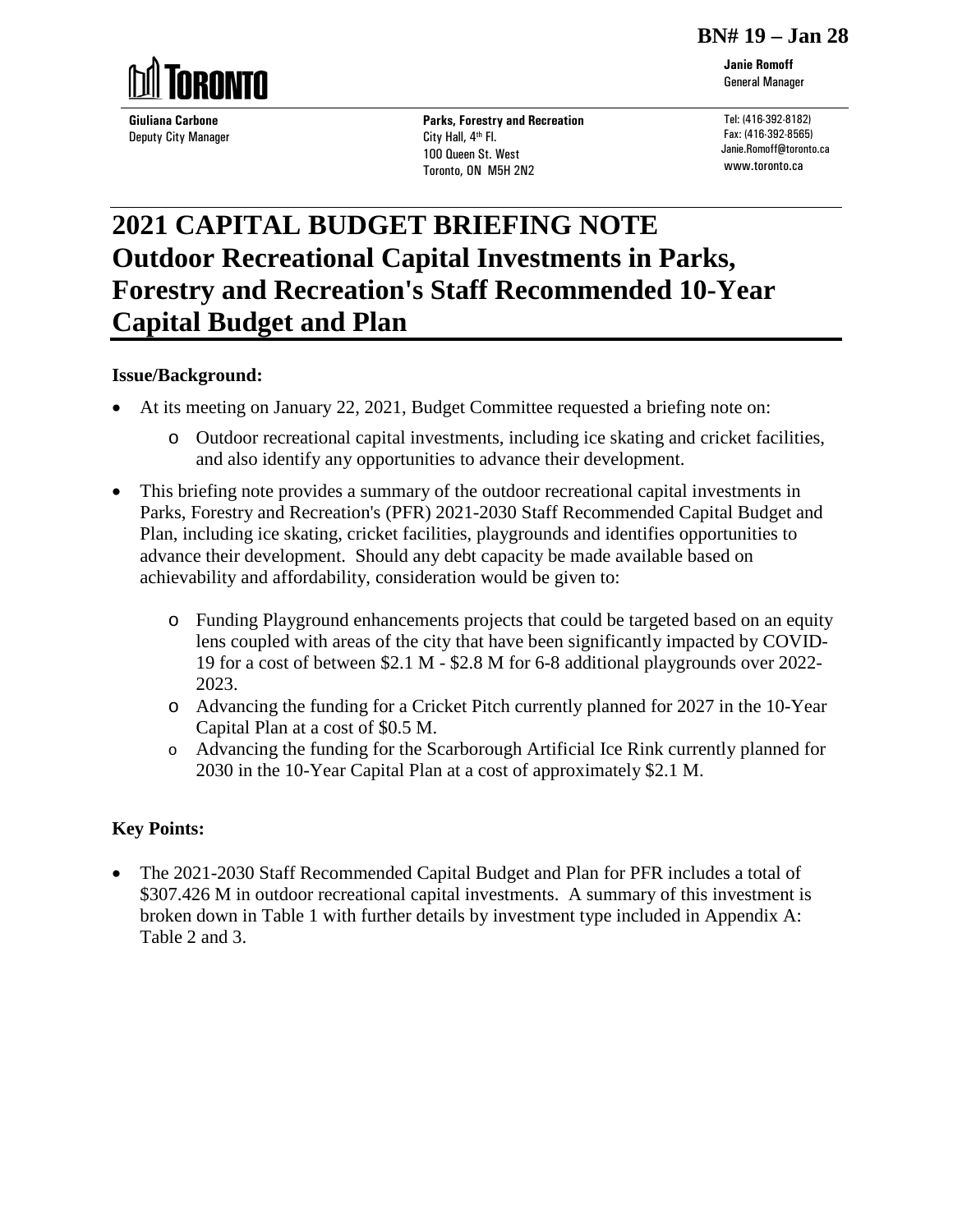| <b>Type of Investment</b>                 | 2021-2030 Capital<br><b>Budget and Plan</b> |  |  |  |  |  |
|-------------------------------------------|---------------------------------------------|--|--|--|--|--|
| <b>New Outdoor Facilities</b>             | \$81.185 M                                  |  |  |  |  |  |
| Playground Enhancement Program & Projects | \$60.386 M                                  |  |  |  |  |  |
| <b>SOGR Outdoor Facilities</b>            | \$148.510 M                                 |  |  |  |  |  |
| <b>Other Facility Improvements</b>        | \$17.345 M                                  |  |  |  |  |  |
| <b>Total</b>                              | \$307.426 M                                 |  |  |  |  |  |

**Table 1: Summary of Outdoor Recreational Capital Investments in the Staff Recommended 10- Year Capital Budget and Plan**

## **Opportunities to Advance Outdoor Recreation Projects:**

- The 2021-2030 Staff Recommended Capital Budget and Plan reflects PFR's readiness and capacity to deliver and spend. Cash flow estimates over the 10-year planning period have been developed based on historical demonstrated ability to spend and align with project timelines and activities, prioritizing the delivery of health and safety and state of good repair of PFR's portfolio of existing assets, while also satisfying the demand for growth and service improvement to support liveable and complete communities across the City.
- Outdoor recreation facilities have become increasingly important during COVID-19 across the city. In order to advance the development of outdoor recreation facilities in the 10-Year Staff Recommended Capital Budget and Plan, additional debt funding would be required to support the capital projects and the staffing resources for project delivery subject to affordability and achievability.
- Growth related funding over the 10-year period is fully allocated to service improvement and growth related projects city-wide that implement the Council approved Facilities Master Plan and Parkland Strategy to ensure that growth pays for growth.
- Debt funding supports State of Good Repair (SOGR) to address the significant backlog for our existing facilities and parks infrastructure as well as, Service Improvement that will implement the Playground Enhancement Program, Information Technology (IT) projects, Accessibility and other special projects.
- If new debt funding was added to the 2021-2030 Staff Recommended Capital Budget and Plan to advance outdoor recreation facilities, the delivery of capital projects requires that design work and project planning proceed first, with the associated project resources, including staffing, prior to advancing construction.
- Consideration of any additional debt funding for PFR would need to be undertaken as part of the City's overall financial strategy in consultation with the Financial Planning Division, within the debt affordability framework given the City's 15% debt servicing ratio policy. As provided by Financial Planning, overall the City's average debt servicing cost ratio falls just under 15% threshold for all planning years with a minimal buffer for possible risks. The level of additional debt borrowing requirements must be reviewed to ensure that the debt servicing ratio is within the debt affordability in each of the 10-year planning period.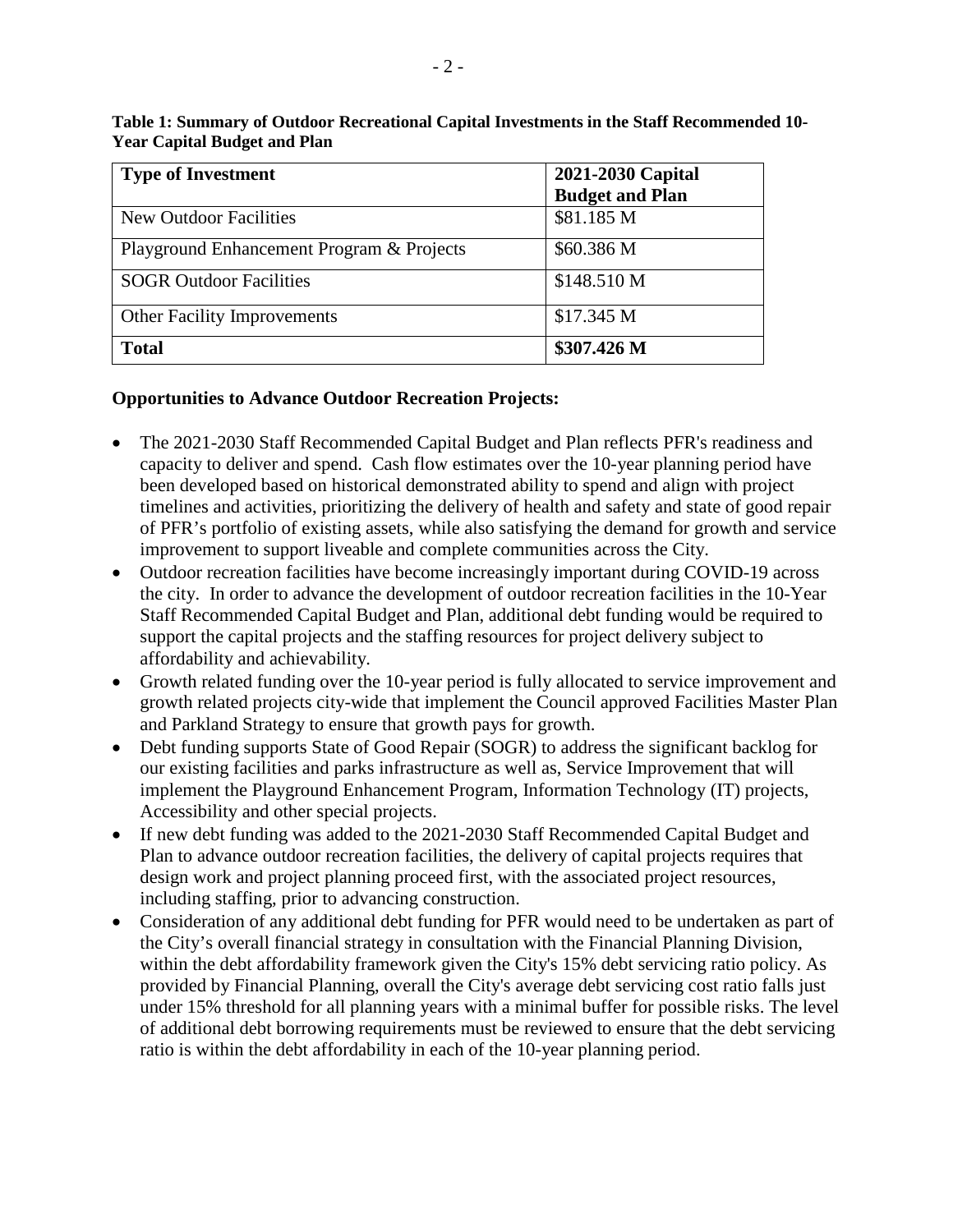• Future opportunities including park improvements and developer delivered parks may also provide opportunities to advance outdoor recreational facilities.

## Cricket Pitches:

- The Staff Recommended 10-Year Capital Budget and Plan includes the design and construction of 3 cricket pitches with construction completion estimated in 2022, 2027 and 2030.
- The City is currently developing a cricket strategy in consultation with stakeholders to determine the locations for new cricket pitches. The large site requirements for cricket pitches has made finding available sites a challenge.
- Sport field projects (including cricket pitches) are delivered on a 2-year cycle with design and public consultation occurring in year one and implementation in year two.
- A cost of a new cricket pitch is approximately \$0.500 M.
- If additional funding were to be made available sooner, an additional Cricket pitch could be advanced. This would require the identification of a new site with design and consultation potentially targeted for 2023 and construction in 2024.

## Artificial Ice Rinks and Skate Trails:

- The Staff Recommended 10-Year Capital Budget and Plan includes the design and construction of 3 artificial ice rinks and 2 skating trails:
	- o Artificial ice rink and skate trail Ward 6/7 (2021-2023)
	- o Artificial ice rink Scarborough Ward 21 (2025-2027)
	- o Skate trail Scarborough (2030) location TBD
	- o Artificial ice rink Scarborough Ward 24/25 (design 2030)
- Artificial ice rink/skate trail projects are delivered on a 3-year cycle with design and public consultation occurring in year one and implementation in year two and three.
- A cost of a new artificial ice rink is approximately \$2.100 M. The cost of a skating trail is approximately \$1.550 M.
- Advancing a facility in Scarborough would require that funding through Debt be considered with design potentially targeted for 2023 and construction in 2024-2025

## Playgrounds:

- The Staff Recommended 10-Year Capital Budget and Plan includes \$58.6 M for Playground Enhancement funded by \$40.2 M in Debt and \$19.2 M in Section 42 Cash-in-lieu. There are approximately 885 playground across the City of Toronto, two-thirds of which require enhancement and renewal.
- The City's Play Enhancement Program is well established and has prioritized 110 existing playground locations over the next 5 years in the Capital Plan.
- These locations were prioritized based on facility condition, balancing provision across the city, and by applying an equity lens. This list of playgrounds slated for enhancement offers a good opportunity for advancing a number of projects starting with design in 2022 should additional funding and resources be made available.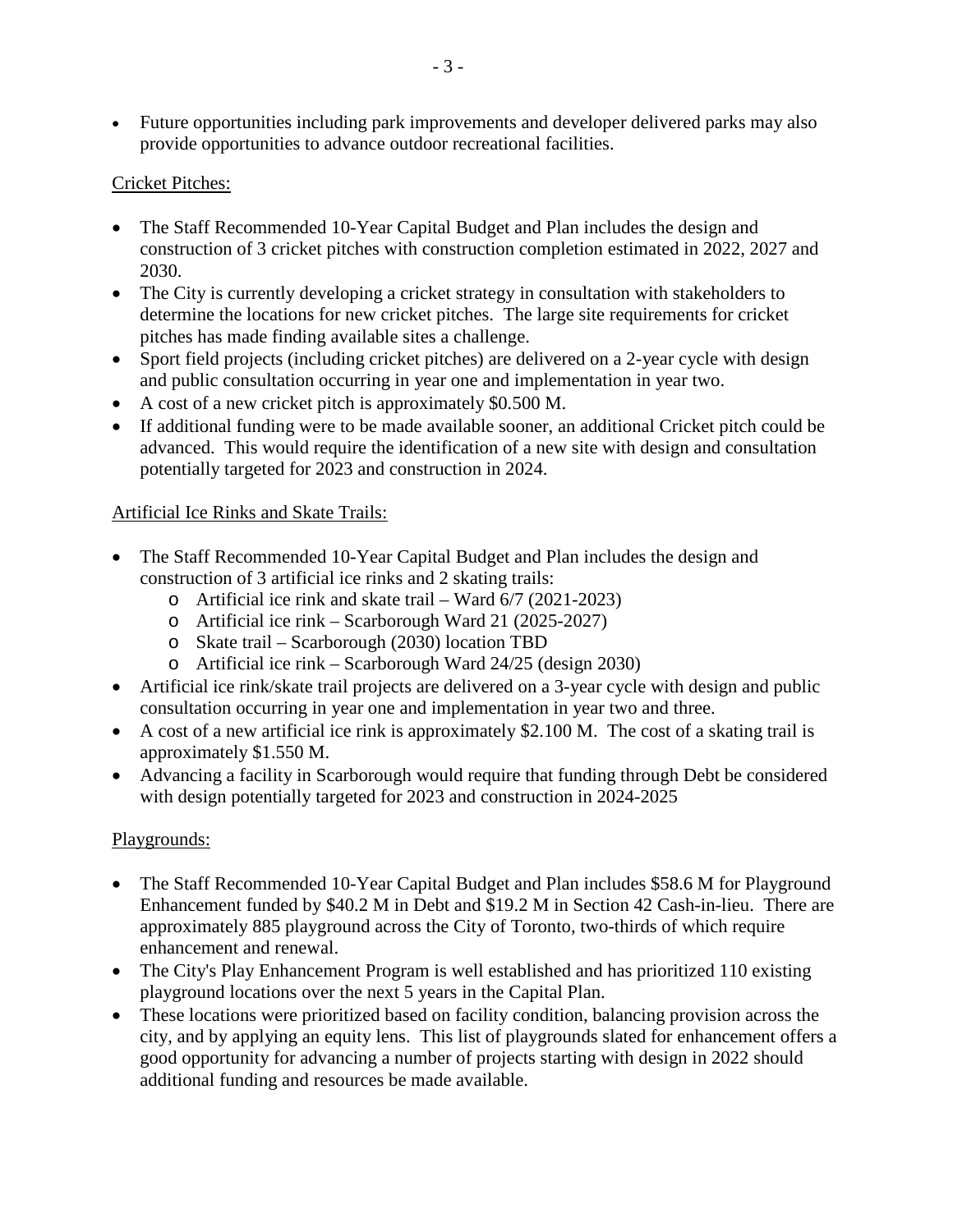- Playground projects are delivered on a 2-year cycle with design and public consultation occurring in year one and implementation in year two. Between design and implementation there are on average 44 active playgrounds projects being worked on by staff on a yearly basis.
- A typical playground project costs between \$0.200 M \$0.500 M.
- The majority of the playgrounds delivered through the program are designed and tendered using internal staff resources which ensures that the bulk of the funding is directed to the capital improvements of the playgrounds themselves and also reduces the design timeline and improves program delivery. There is no capacity to deliver additional projects in 2021.
- Taking an equity first lens for this initiative and advancing the proposed playgrounds projected for the Capital Plan approximately 6-8 additional playgrounds could be advanced over 2022-2023. This would cost in the range of between \$2.1 M - \$2.8 M assuming a mix of playground sizes.
- In order to advance additional playground enhancement projects, Debt funding would be required to be added to the program in the 2021-2030 Staff Recommended Capital Budget and Plan to support additional capital for the project as well as the staffing to support delivery.

**Prepared by:** Alex Mut, Acting Manager Capital Construction, Parks, Forestry and Recreation, Parks Development and Capital Projects, 416-392-8177, [Alex.Mut@toronto.ca](mailto:Alex.Mut@toronto.ca)

Tara Congram-Ginn, Acting Program Manager Capital Budget and Finance, Parks, Forestry and Recreation, Parks Development and Capital Projects, 416-392-8455, [Tara.Congram@toronto.ca](mailto:Tara.Congram@toronto.ca)

Matt Bentley, Project Manager, Parks Development and Capital Projects, 416-392-3949, [Matt.Bentley@toronto.ca](mailto:Matt.Bentley@toronto.ca) 

**Further information:** Ann-Marie Nasr, Director, Parks Development and Capital Projects, 416- 395-7899, [Ann-Marie.Nasr@toronto.ca](mailto:Ann-Marie.Nasr@toronto.ca)

**Date:** January 25, 2021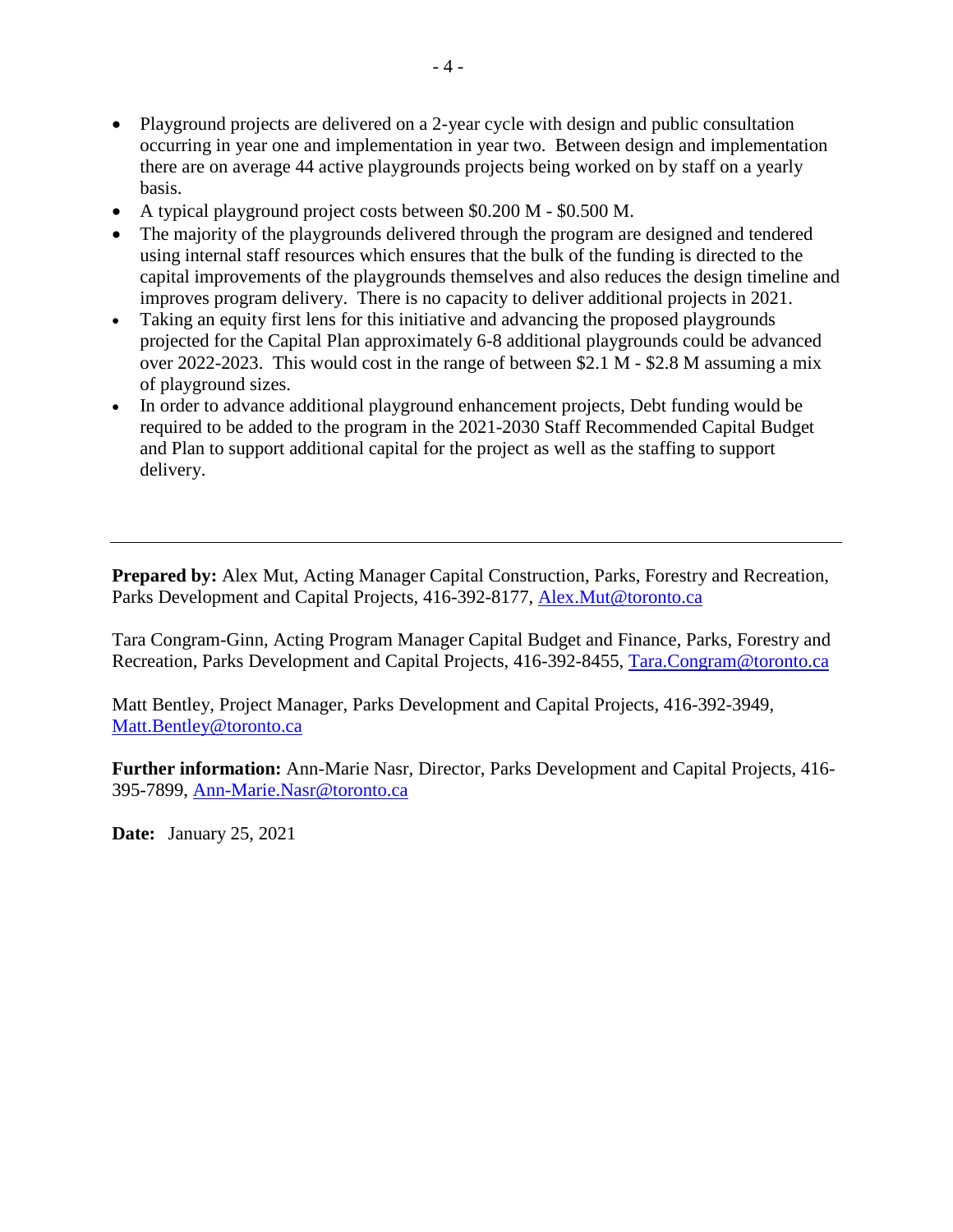## **APPENDIX A**

**Table 2: Outdoor Recreational Capital Investments by Type in the 2021 10-Year Capital Plan**

| <b>Facility Type</b><br>2021-2030 Capital Plan                                                                                |  |
|-------------------------------------------------------------------------------------------------------------------------------|--|
| New Outdoor<br>15 splash pads (10 new and 5 wading pool conversions), \$10.585 M                                              |  |
| 3 artificial ice rinks (2 in Scarborough), \$4.935 M<br>Facilities<br>$\bullet$                                               |  |
| 2 skating trails (\$3.100 M)<br>$\bullet$                                                                                     |  |
| 3 cricket pitches (\$1.500 M)<br>٠<br>\$81.185 M                                                                              |  |
| 10 soccer and multi-use fields (\$3.340 M)<br>$\bullet$                                                                       |  |
| 4 artificial multi-use fields (\$7.200 M)<br>$\bullet$                                                                        |  |
| 16 basketball courts (\$2.835 M)<br>$\bullet$                                                                                 |  |
| 4 skateboard parks and 11 skate spots (\$5.800 M)<br>$\bullet$                                                                |  |
| 1 BMX park and 2 BMX features (\$1.250 M)<br>$\bullet$                                                                        |  |
| 3 sport bubbles (stadium sites), \$3.750 M                                                                                    |  |
| 6 tennis court complexes (\$2.400 M)<br>$\bullet$                                                                             |  |
| 2 clubhouse (\$3.100 M)<br>$\bullet$                                                                                          |  |
| 2 fieldhouses $(\$2.000 M)$                                                                                                   |  |
| 4 dogs off leash areas (\$1.100 M                                                                                             |  |
| Sport field improvements (\$9.690 M)                                                                                          |  |
| Outdoor recreation centre improvements (\$18.600 M)                                                                           |  |
| Playground<br>Playground Enhancement Program (220 playgrounds), \$58.559 M<br>$\bullet$                                       |  |
| Tom Riley Park New Playground (\$0.895 M in 2021)<br>Enhancement<br>$\bullet$                                                 |  |
| Art Eggleton Park Playground (\$0.042 M in 2021)<br>$\bullet$<br>Program & Projects                                           |  |
| High Level Park Playground Upgrade (\$0.145 M in 2021)<br>$\bullet$                                                           |  |
| Havendale Park Playground Improvements (\$0.270 M in 2021)<br>$\bullet$<br>\$60.386 M                                         |  |
| Spring Garden Park (West) New Playground (\$0.325 M 2021-2022)                                                                |  |
| Earl Bales Accessible Playground Improvements (\$0.150 M in 2021)<br>$\bullet$                                                |  |
| <b>SOGR Outdoor</b><br>Sports Fields (\$10.000 M)<br>$\bullet$                                                                |  |
| Tennis Courts and Sports Pads (\$36.294 M)<br>Facilities<br>$\bullet$                                                         |  |
| Splash Pads and Wading Pools (\$10.795 M)<br>$\bullet$                                                                        |  |
| Outdoor Pools (\$17.252 M)<br>\$148.510 M                                                                                     |  |
| Artificial Ice Rinks (\$33.685 M)<br>$\bullet$                                                                                |  |
| Trails & Pathways (\$40.484 M)<br>$\bullet$                                                                                   |  |
| <b>Other Facility</b><br>Marie Curtis Park Volleyball Courts (\$0.385 M in 2021)<br>$\bullet$                                 |  |
| Christie Pits Park New Basketball Lights (\$0.195 M in 2021)<br>Improvements                                                  |  |
| Heron Park Baseball Diamond Improvements (\$0.300 M in 2021)                                                                  |  |
| York Stadium Turf Improvements (\$0.200 M in 2021)Clydesdale Tennis<br>\$17.345 M                                             |  |
| Clubhouse Improvements (\$0.542 M in 2021)                                                                                    |  |
| Topham Park Clubhouse Improvements (\$0.357 M in 2022) Greenwood Park<br>Dogs off Leash Area Improvements (\$0.240 M in 2021) |  |
| East Don Trail (\$4.072 M over 2021-2022)                                                                                     |  |
| $\bullet$<br>York Beltline Trail Improvements (\$0.596 M in 2021)                                                             |  |
| Beltline Trail Access in Moore Park Ravine (\$0.574 M in 2021)<br>$\bullet$                                                   |  |
| South Mimico Trail (\$0.525 M over 2021-2022)                                                                                 |  |
| Brookbanks Park Trail Improvements (\$0.432 M over 2021-2022)                                                                 |  |
| Sherway Trail (\$0.121 M in 2024)                                                                                             |  |
| Green Line (\$3.601 M over 2021-2023)                                                                                         |  |
| Ravine Strategy Trails (\$5.205 M in 2021)<br>$\bullet$                                                                       |  |
| Total Investment \$307.426 M                                                                                                  |  |